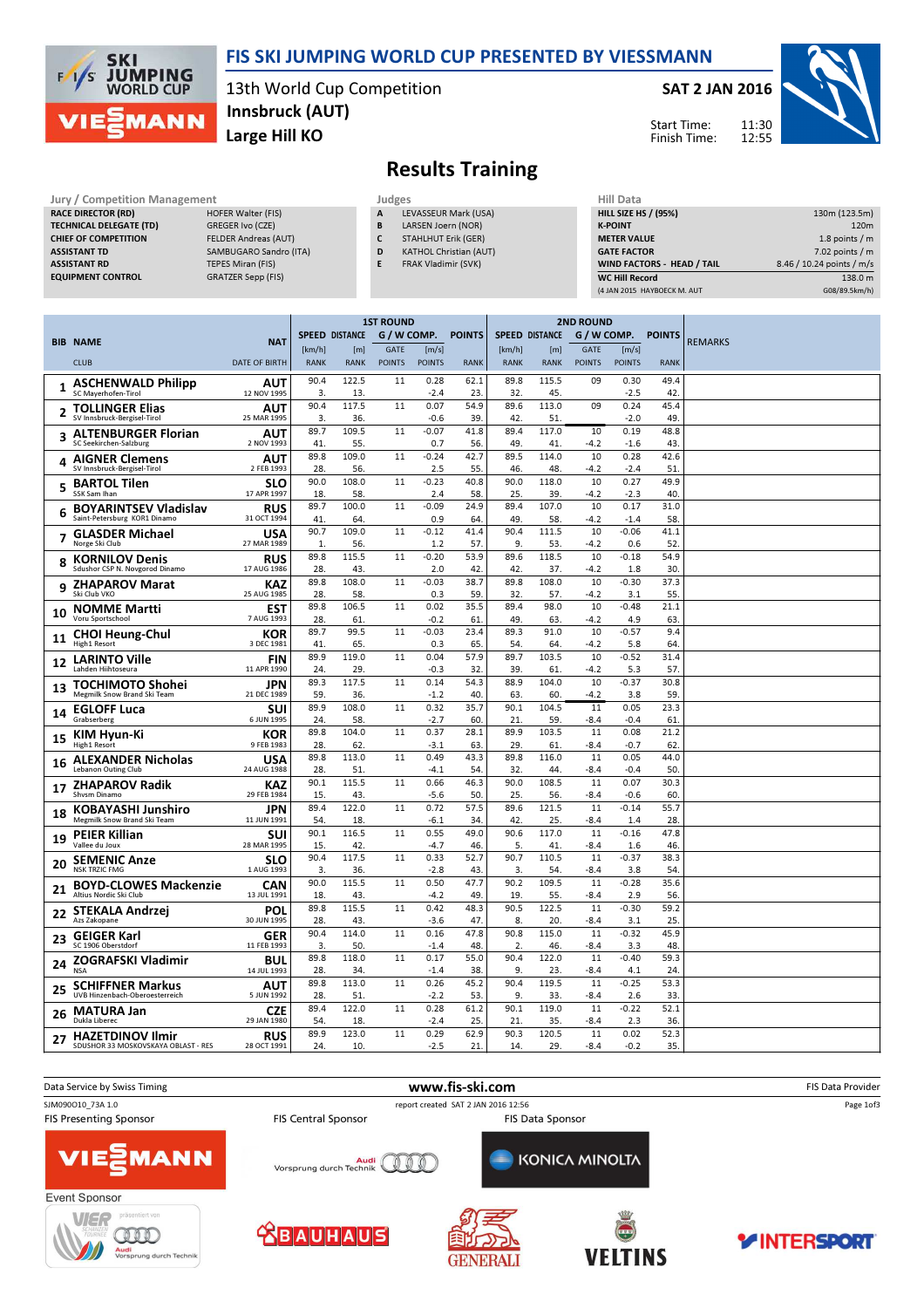## FIS SKI JUMPING WORLD CUP PRESENTED BY VIESSMANN



rung durch Tei

13th World Cup Competition Large Hill KO Innsbruck (AUT)

SAT 2 JAN 2016



11:30 Start Time: Finish Time:

# Results Training

|     |                                                              |                           | <b>1ST ROUND</b>      |                    |                       |                        | <b>2ND ROUND</b> |                       |                    |                              |                        |                  |                |
|-----|--------------------------------------------------------------|---------------------------|-----------------------|--------------------|-----------------------|------------------------|------------------|-----------------------|--------------------|------------------------------|------------------------|------------------|----------------|
|     | <b>BIB NAME</b>                                              | <b>NAT</b>                |                       | SPEED DISTANCE     | G / W COMP.           |                        | <b>POINTS</b>    | <b>SPEED DISTANCE</b> |                    |                              |                        | G/W COMP. POINTS | <b>REMARKS</b> |
|     | <b>CLUB</b>                                                  | <b>DATE OF BIRTH</b>      | [km/h]<br><b>RANK</b> | [m]<br><b>RANK</b> | GATE<br><b>POINTS</b> | [m/s]<br><b>POINTS</b> | <b>RANK</b>      | [km/h]<br><b>RANK</b> | [m]<br><b>RANK</b> | <b>GATE</b><br><b>POINTS</b> | [m/s]<br><b>POINTS</b> | <b>RANK</b>      |                |
|     | <b>NEUMAYER Michael</b>                                      | GER                       | 90.7                  | 117.5              | 11                    | 0.43                   | 51.9             | 91.0                  | 120.5              | 11                           | $-0.06$                | 53.1             |                |
| 28  | SC 1906 Oberstdorf                                           | 15 JAN 1979               | 1.                    | 36.                |                       | $-3.6$                 | 44               | 1.                    | 29.                | -8.4                         | 0.6                    | 34               |                |
| 29  | <b>KUBACKI Dawid</b><br>TS Wisla Zakopane                    | POL<br>12 MAR 1990        | 90.2<br>11            | 123.5<br>6.        | 11                    | 0.36<br>-3.0           | 63.3<br>18       | 90.6<br>5.            | 125.0<br>9.        | 11<br>-8.4                   | 0.08<br>$-0.7$         | 59.9<br>20       |                |
| 30  | <b>KLIMOV Evgeniy</b><br>GBU TSTOVS Moskovskaya oblast Ski s | RUS<br>3 FEB 1994         | 89.4<br>54.           | 120.0<br>25.       | 11                    | 0.28<br>$-2.4$         | 57.6<br>33       | 89.9<br>29.           | 119.5<br>33.       | 11<br>-8.4                   | 0.02<br>$-0.2$         | 50.5<br>38       |                |
| 31  | <b>LAMY CHAPPUIS Ronan</b>                                   | <b>FRA</b>                | 90.1                  | 119.0              | 11                    | 0.30                   | 55.7             | 90.4                  | 113.5              | 11                           | 0.04                   | 39.6             |                |
|     | <b>Bois D'amont</b><br><b>SAKUYAMA Kento</b>                 | 10 SEP 1993<br>JPN        | 15<br>89.7            | 29.<br>120.5       | 11                    | $-2.5$<br>0.00         | 37<br>60.9       | 9.                    | 49.<br><b>DNS</b>  | -8.4                         | $-0.3$                 | 53               |                |
| 32  | Kitano Construction Corp.Ski Team                            | 3 JUL 1990                | 41                    | 23.<br>113.0       | 11                    | 0.0                    | 26<br>46.2       |                       | 121.5              |                              |                        |                  |                |
| 33  | <b>KRANJEC Robert</b><br>SK Triglav Kranj                    | <b>SLO</b><br>16 JUL 1981 | 90.0<br>18.           | 51.                |                       | 0.14<br>$-1.2$         | 51               | 90.3<br>14.           | 25.                | 11<br>-8.4                   | 0.04<br>$-0.3$         | 54.0<br>32       |                |
| 34  | <b>KOFLER Andreas</b><br>SV Innsbruck-Bergisel-Tirol         | AUT<br>17 MAY 1984        | 90.4<br>3.            | 115.5<br>43.       | 11                    | 0.11<br>-0.9           | 51.0<br>45.      | 90.7<br>3.            | 118.5<br>37.       | 11<br>-8.4                   | 0.03<br>$-0.3$         | 48.6<br>44       |                |
| 35  | <b>TEPES Jurij</b><br><b>SD Dolomiti</b>                     | <b>SLO</b><br>14 FEB 1989 |                       | <b>DNS</b>         |                       |                        |                  |                       | <b>DNS</b>         |                              |                        |                  |                |
| 36  | <b>DESCOMBES SEVOIE Vincent</b>                              | FRA                       | 90.2                  | 120.0              | 11                    | 0.06                   | 59.5             | 90.3                  | 124.0              | 11                           | 0.01                   | 58.7             |                |
|     | Douanes - Chamonix<br><b>KOT Maciej</b>                      | 9 JAN 1984<br>POL         | 11<br>90.4            | 25.<br>120.5       | 11                    | $-0.5$<br>0.08         | 30.<br>60.2      | 14.<br>90.4           | 12.<br>125.5       | -8.4<br>11                   | $-0.1$<br>$-0.08$      | 26<br>62.3       |                |
| 37  | AZS Zakopane                                                 | 9 JUN 1991                | 3.                    | 23.                |                       | $-0.7$                 | 27               | 9.                    | 8.                 | -8.4                         | 0.8                    | 13               |                |
| 38  | <b>HILDE Tom</b><br>Asker Skiklubb                           | NOR<br>22 SEP 1987        | 90.4<br>3.            | 122.5<br>13.       | 11                    | 0.17<br>$-1.4$         | 63.1<br>20.      | 90.3<br>14.           | 123.0<br>17.       | 10<br>-4.2                   | 0.05<br>$-0.4$         | 60.8<br>19       |                |
| 39  | TAKEUCHI Taku<br>Kitano Construction Corp. Ski Club          | JPN<br>20 MAY 1987        | 89.9<br>24.           | 122.0<br>18.       | 11                    | 0.11<br>$-0.9$         | 62.7<br>22       | 90.0<br>25.           | 116.5<br>43.       | 10<br>-4.2                   | 0.00<br>0.0            | 49.5<br>41       |                |
| 40  | <b>HLAVA Lukas</b>                                           | CZE                       | 89.7                  | 122.5              | 10                    | 0.18                   | 67.2             | 90.1                  | 119.0              | 10                           | $-0.13$                | 55.3             |                |
|     | Dukla Liberec<br><b>DESCHWANDEN Gregor</b>                   | 10 SEP 1984<br>SUI        | 41<br>89.3            | 13.<br>111.5       | 4.2<br>10             | $-1.5$<br>0.36         | 14.<br>45.9      | 21.<br>89.8           | 35.<br>117.5       | $-4.2$<br>10                 | 1.3<br>0.04            | 29<br>51.0       |                |
| 41  | Horw                                                         | 27 FEB 1991               | 59.<br>89.8           | 54.<br>120.0       | 4.2<br>10             | $-3.0$<br>0.12         | 52<br>63.2       | 32.<br>89.9           | 40.<br>123.5       | -4.2<br>10                   | $-0.3$<br>0.10         | 37<br>61.3       |                |
| 42  | <b>SCHLIERENZAUER Gregor</b><br>SV Innsbruck-Bergisel-Tirol  | AUT<br>7 JAN 1990         | 28.                   | 25.                | 4.2                   | $-1.0$                 | 19               | 29.                   | 15.                | -4.2                         | $-0.8$                 | 18               |                |
| 43  | <b>HULA Stefan</b><br>KS Eve-nement Zakopane                 | POL<br>29 SEP 1986        | 89.7<br>41.           | 117.0<br>40.       | 10<br>4.2             | $-0.02$<br>0.2         | 59.0<br>31       | 90.1<br>21.           | 122.5<br>20.       | 10<br>-4.2                   | 0.29<br>-2.5           | 57.8<br>27.      |                |
| 44  | <b>POPPINGER Manuel</b><br>SV Innsbruck-Bergisel-Tirol       | AUT<br>19 MAY 1989        | 89.4<br>54.           | 118.0<br>34.       | 10<br>4.2             | 0.06<br>$-0.5$         | 60.1<br>28.      | 89.7<br>39.           | 123.5<br>15.       | 10<br>$-4.2$                 | 0.30<br>$-2.5$         | 59.6<br>21.      |                |
| 45  | <b>ITO Daiki</b>                                             | JPN                       | 89.8                  | 126.0              | 10                    | 0.25                   | 72.9             |                       | <b>DNS</b>         |                              |                        |                  |                |
|     | Megmilk Snow Brand Ski Team<br>JANDA Jakub                   | 27 DEC 1985<br>CZE        | 28<br>89.8            | 1.<br>123.5        | 4.2<br>10             | -2.1<br>0.18           | 7.<br>69.0       | 89.8                  | 124.0              | 10                           | 0.40                   | 59.6             |                |
| 46  | Dukla Liberec                                                | 27 APR 1978               | 28.<br>90.2           | 6.<br>118.5        | 4.2<br>10             | $-1.5$<br>$-0.03$      | 12.<br>61.8      | 32.<br>90.3           | 12.<br>126.5       | -4.2<br>10                   | $-3.4$<br>0.22         | 21               |                |
| 47  | <b>LEYHE Stephan</b><br>SC Willingen                         | GER<br>5 JAN 1992         | 11.                   | 33.                | 4.2                   | 0.3                    | 24               | 14.                   | 5.                 | -4.2                         | $-1.9$                 | 65.6<br>9        |                |
| 48  | <b>WANK Andreas</b><br><b>SC Hinterzarten</b>                | GER<br>18 FEB 1988        | 90.3<br>10            | 114.5<br>49.       | 10<br>4.2             | 0.01<br>-0.1           | 54.2<br>41       | 90.6<br>5.            | 120.0<br>32.       | 10<br>-4.2                   | 0.15<br>$-1.3$         | 54.5<br>31       |                |
| 49  | <b>STOCH Kamil</b><br>KS Eve-nement Zakopane                 | POL<br>25 MAY 1987        | 89.3<br>59            | 101.5<br>63.       | 10                    | 0.18                   | 29.4<br>62       | 89.1<br>61            | 121.5<br>25.       | 09                           | 0.11<br>$-0.9$         | 61.8             |                |
| 50  | <b>FETTNER Manuel</b>                                        | AUT                       | 89.2                  | 119.0              | 4.2<br>10             | $-1.5$<br>0.27         | 60.1             | 89.0                  | 115.0              | 09                           | 0.10                   | 17<br>50.2       |                |
|     | SV Innsbruck-Bergisel-Tirol<br><b>LANISEK Anze</b>           | 17 JUN 1985<br><b>SLO</b> | 63.<br>89.3           | 29.<br>117.0       | 4.2<br>10             | $-2.3$<br>0.23         | 28.<br>56.9      | 62.<br>89.3           | 46.<br>113.5       | 09                           | $-0.8$<br>$-0.03$      | 39<br>48.6       |                |
| 51  | <b>Ssk Menges</b>                                            | 20 APR 1996               | 59<br>89.7            | 40.<br>123.5       | 4.2<br>10             | $-1.9$<br>$-0.02$      | 35.<br>70.7      | 54.<br>89.5           | 49.<br>121.5       | 09                           | 0.3<br>$-0.11$         | 44<br>63.8       |                |
| 52  | <b>HAUER Joachim</b><br><b>Bekkelaget SK</b>                 | <b>NOR</b><br>2 FEB 1991  | 41                    | 6.                 | 4.2                   | 0.2                    | 10.              | 46.                   | 25.                |                              | 1.1                    | 12               |                |
| 53. | <b>AMMANN Simon</b><br><b>SSC Toggenburg</b>                 | SUI<br>25 JUN 1981        | 90.0<br>18.           | 121.0<br>22.       | 10<br>4.2             | 0.01<br>$-0.1$         | 65.9<br>16.      | 89.7<br>39.           | 120.5<br>29.       | 09                           | $-0.14$<br>1.4         | 62.3<br>13.      |                |
|     | 54 FANNEMEL Anders<br>Hornindal II                           | <b>NOR</b><br>13 MAY 1991 | 89.5<br>50.           | 119.0<br>29.       | 09<br>8.4             | 0.08<br>$-0.7$         | 65.9<br>16.      | 89.8<br>32.           | 123.0<br>17.       | 09                           | 0.07<br>$-0.6$         | 64.8<br>10.      |                |
|     | 55 KOUDELKA Roman                                            | <b>CZE</b>                | 89.4                  | 119.5              | 09                    | 0.10                   | 66.7             | 89.6                  | 122.0              | 09                           | 0.15                   | 62.3             |                |
|     | <b>LSK Lomnice nad Popelkou</b><br>56 STJERNEN Andreas       | 9 JUL 1989<br><b>NOR</b>  | 54.<br>90.2           | 28.<br>122.5       | 8.4<br>09             | $-0.8$<br>0.24         | 15.<br>70.9      | 42.<br>90.2           | 23.<br>123.0       | 09                           | $-1.3$<br>0.38         | 13.<br>62.2      |                |
|     | Sprova IL                                                    | 30 JUL 1988               | 11.<br>90.0           | 13.<br>115.5       | 8.4<br>09             | $-2.0$<br>0.41         | 9.<br>56.8       | 19.<br>90.0           | 17.<br>124.5       | 09                           | $-3.2$<br>0.40         | 16.<br>64.7      |                |
|     | 57 WELLINGER Andreas<br>Sc Ruhpolding                        | <b>GER</b><br>28 AUG 1995 | 18.                   | 43.                | 8.4                   | $-3.5$                 | 36.              | 25.                   | 11.                |                              | $-3.4$                 | 11.              |                |
|     | 58 KASAI Noriaki<br>Tsuchiya Home Ski Team                   | <b>JPN</b><br>6 JUN 1972  |                       | <b>DNS</b>         |                       |                        |                  | 89.3<br>54.           | 127.0<br>2.        | 09                           | 0.46<br>$-3.9$         | 68.7<br>8.       |                |
|     | 59 PREVC Domen                                               | <b>SLO</b>                | 89.2                  | 122.5              | 09                    | 0.45                   | 69.1             | 89.4                  | 122.5              | 09                           | 0.60                   | 59.4             |                |
|     | Sk Triglav kranj                                             | 4 JUN 1999                | 63.                   | 13.                | 8.4                   | $-3.8$                 | 11.              | 49.                   | 20.                |                              | $-5.1$                 | 23.              |                |